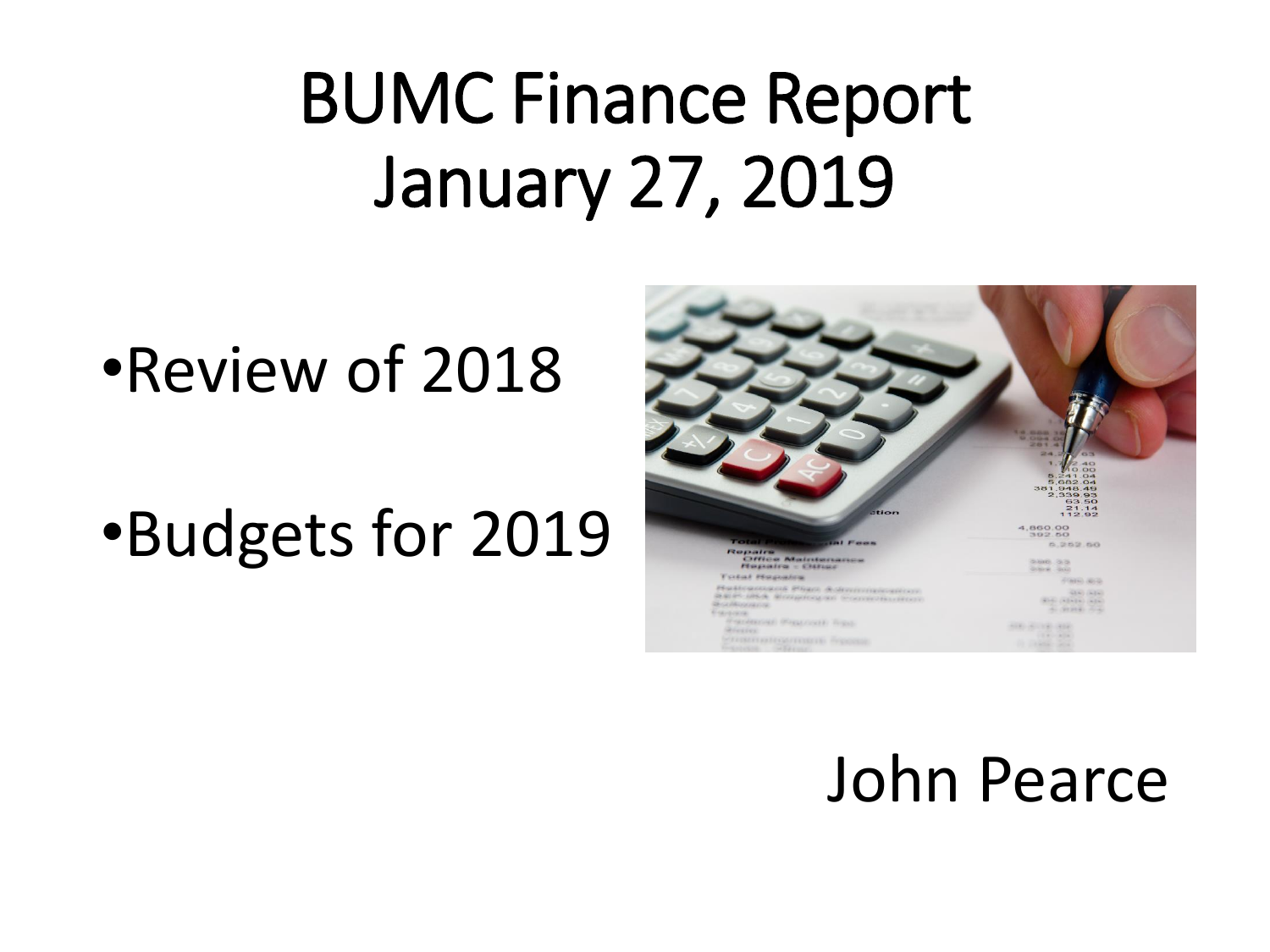## Finance Committee Report

#### **2018 Update**

- Trust Fund
	- Results
	- Grants
- Capital Fund
	- 2018 Highlights
- Non-budget Fund
	- 2018 Giving
	- Christmas Miracle
	- Benevolence Fund
- Weekday School Fund
- Rental Property Fund
- Operating Fund
	- Apportionments

#### **2019 Plan**

- Pledge Campaign
- 2019 Concerns
- 2019 Finance "To Do's"
- **Budget Process**
- 2019 Budgets
	- Rental Property
	- Weekday School
	- Capital Budget
	- Operating Budget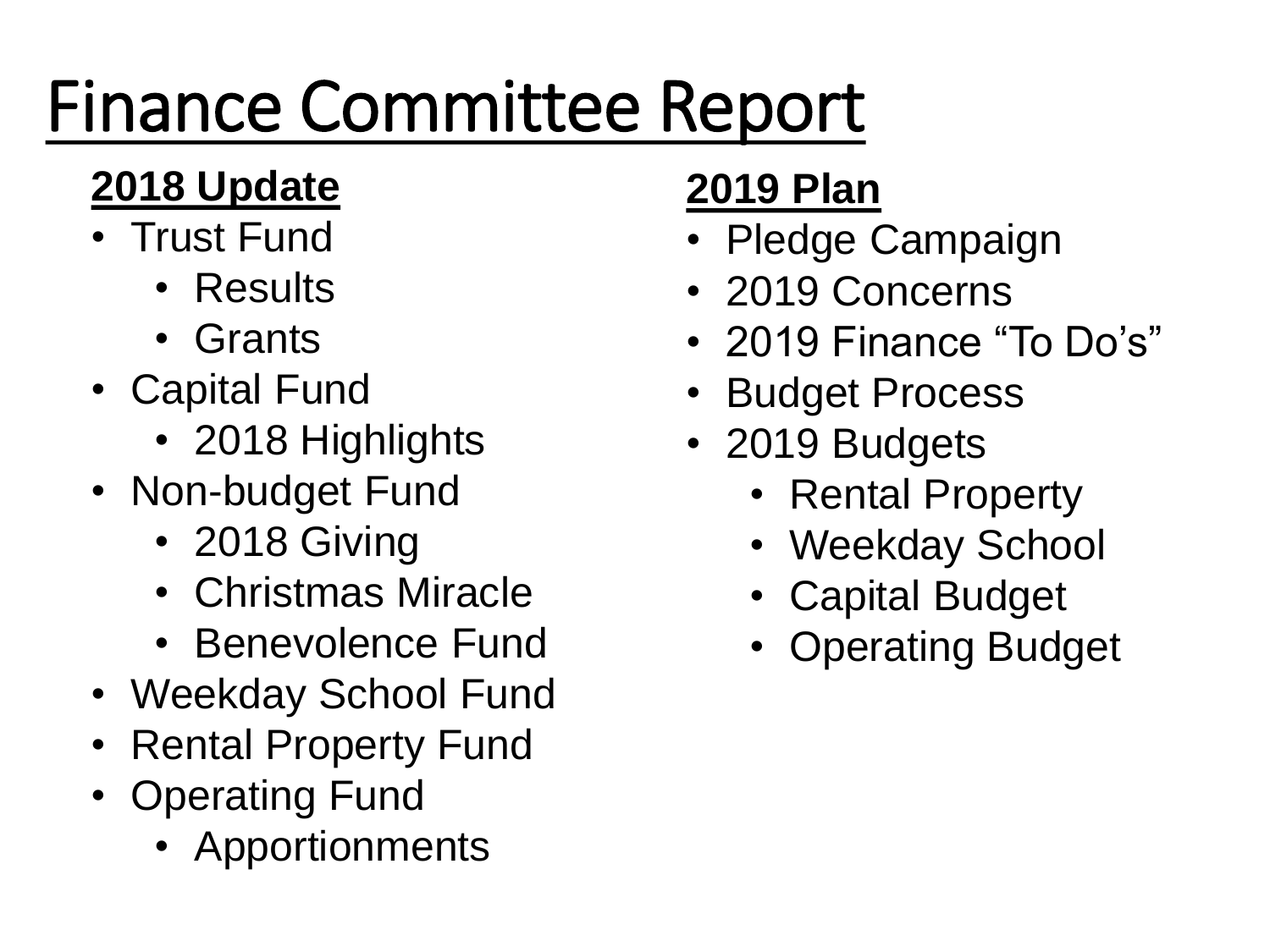#### 2018 BUMC Funds

| <b>FUND</b>             |         | In-flows  |             | <b>Out-flows</b> |
|-------------------------|---------|-----------|-------------|------------------|
| <b>Trust Fund</b>       | $\zeta$ | 13,783    | $\varsigma$ | 291,679          |
| <b>Capital Fund</b>     | \$      | 248,655   | \$          | 278,757          |
| <b>Operating Fund</b>   | \$      | 1,528,466 | $\varsigma$ | 1,533,846        |
| <b>Weekday School</b>   | $\zeta$ | 936,854   | \$          | 898,463          |
| Non-budget Fund         | $\zeta$ | 340,097   | $\varsigma$ | 307,831          |
| Rental Property Fund \$ |         | 125,136   | \$          | 121,178          |
|                         |         |           |             |                  |
| <b>TOTALS</b>           |         | 3,192,991 |             | 3,431,754        |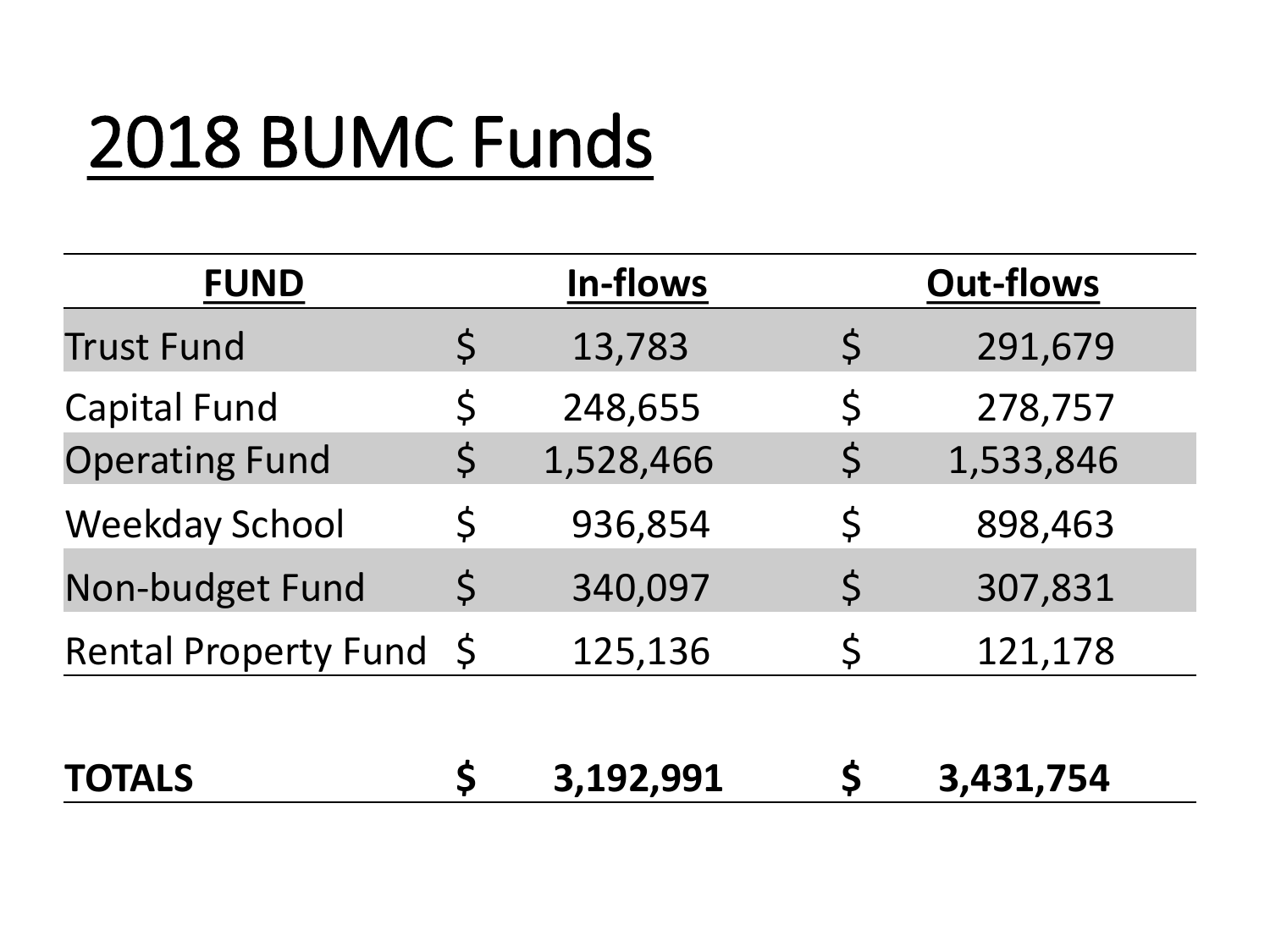#### 2018 Trust Fund

| $1/1/18$ Balance      | 3,086,559  |
|-----------------------|------------|
| Gifts                 | 9,015      |
| <b>Debt Service</b>   | (120,000)  |
| <b>Grant Payments</b> | (13, 727)  |
| <b>Unused Grants</b>  |            |
| Returned              | 4,768      |
| Earnings              | (157, 952) |
| 12/31/18 Balance      | 2,808,663  |
| Earned/Lost           | (5.32%)    |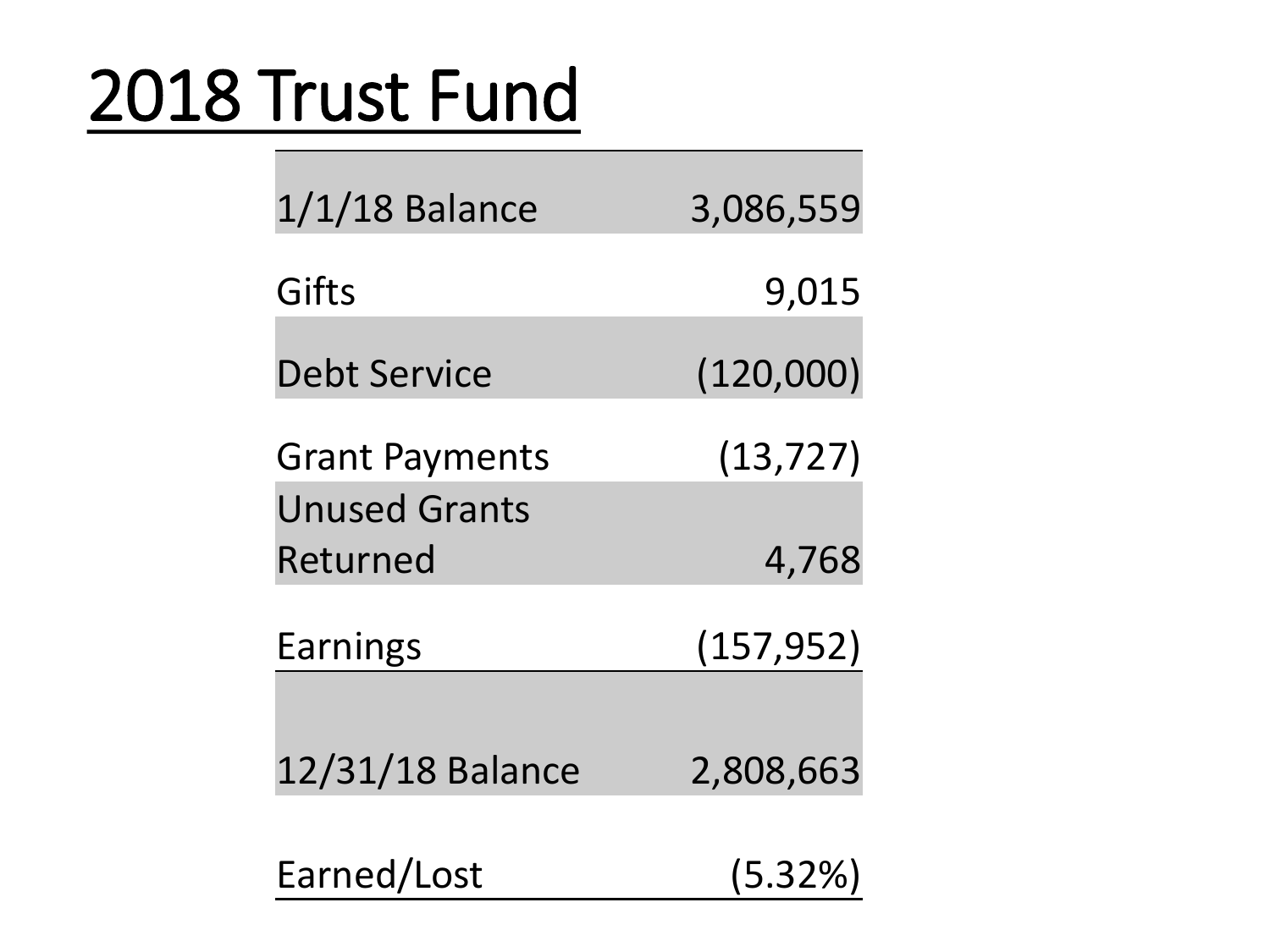#### 2018 Trust Fund Grants

| <b>Godly Play</b>                 | 6,000 |
|-----------------------------------|-------|
| <b>Staff Continuing Ed Grants</b> | 7,727 |

TOTAL 13,727



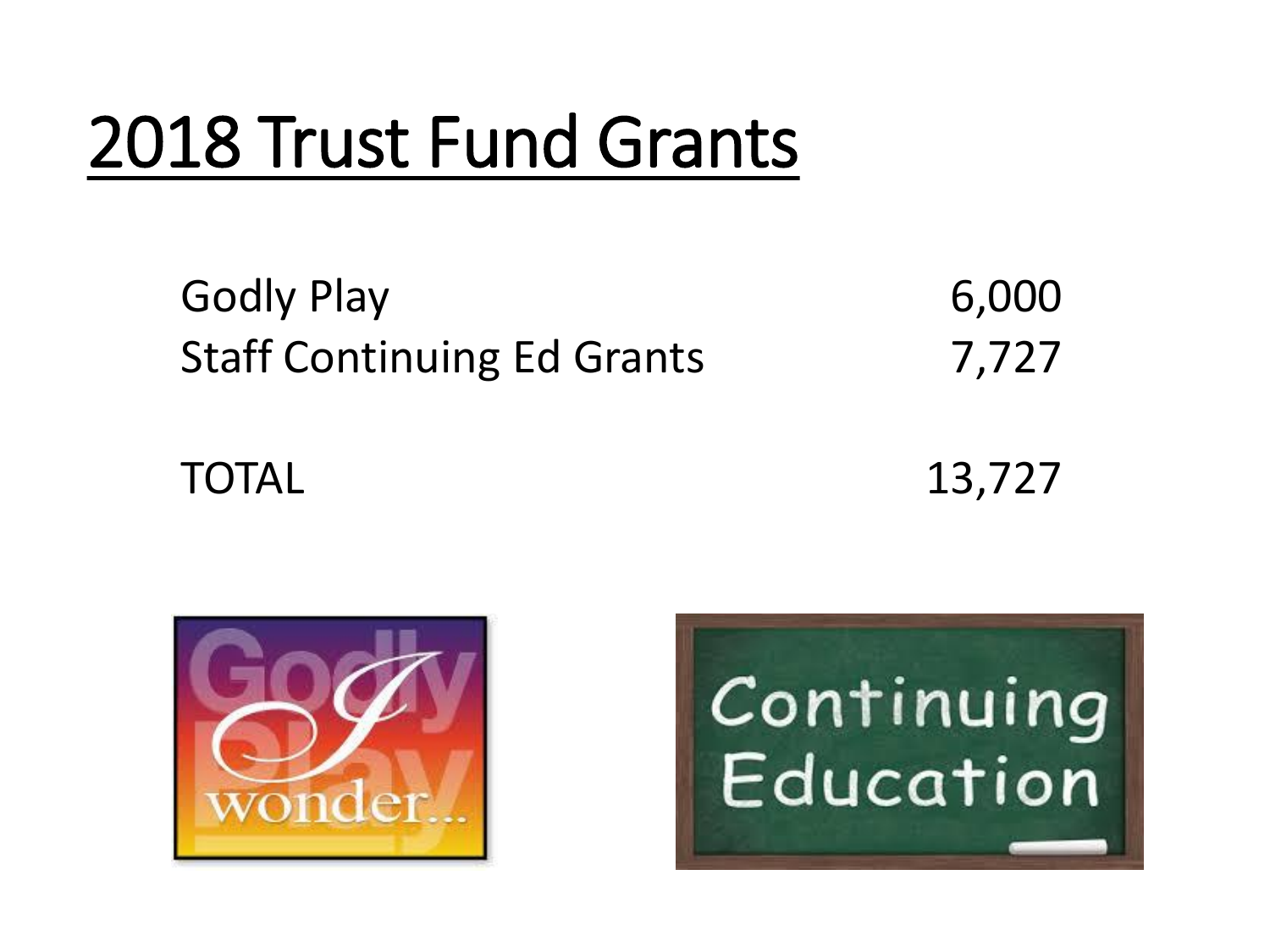### 2018 Capital Fund Highlights

- Capital Gifts Collected 13,431
- Trust Fund Support 120,000
- Rental Property Support 115,000
- Debt service payments of (233,500)
- Principal Reduction (136,601)
- Principal Balance 2,408,535
- Capital Expense Building (25,257)
- Transfer to Operating (20,000)
-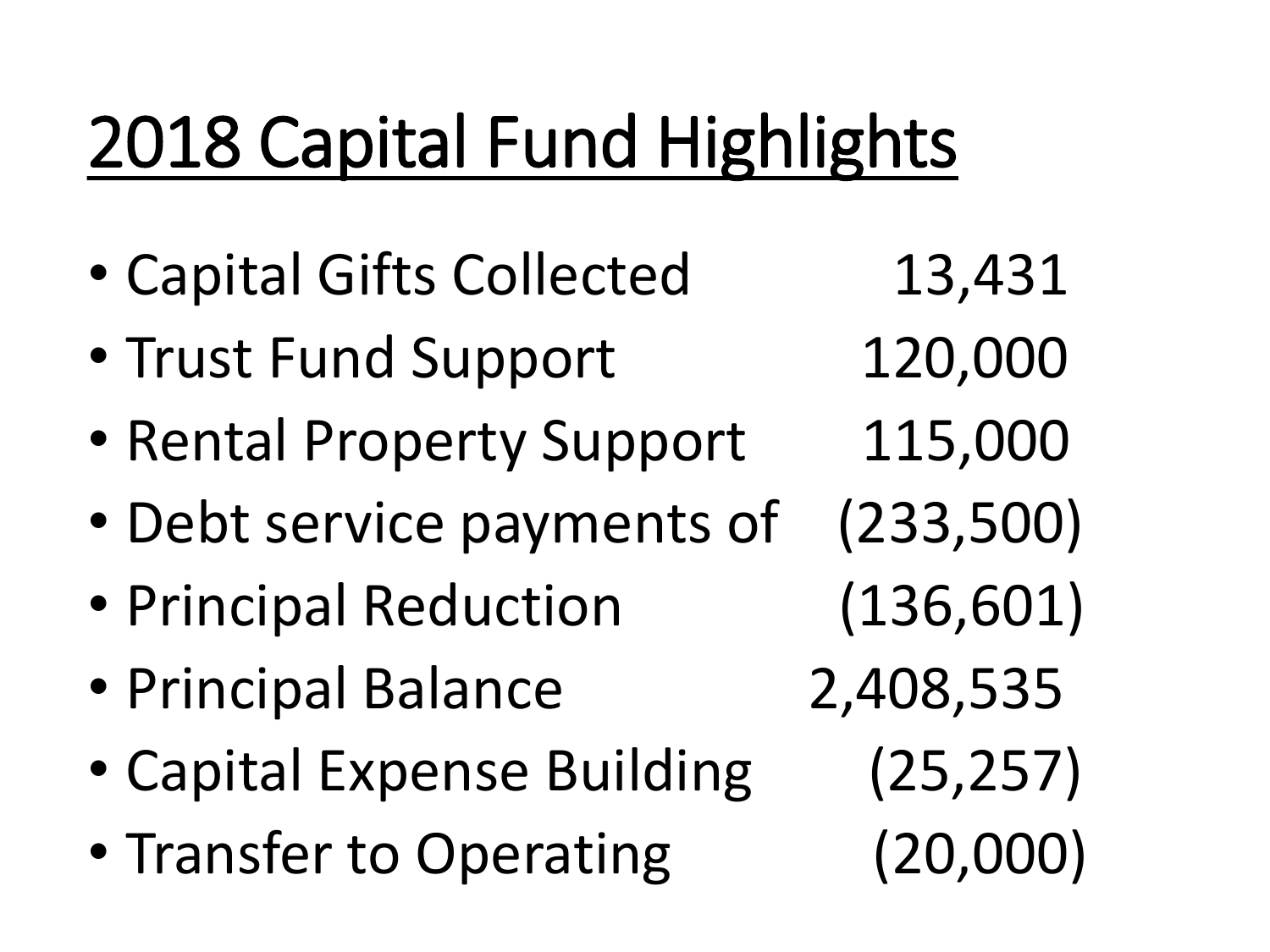### 2018 Capital Fund Highlights

- •December 7, 2017 refinanced with Wilson Bank and Trust
- •\$2,545,136 million beginning balance
	- •20 year amortization (Paying @ 14.75 years)
	- •5 year fixed rate of 3.95%

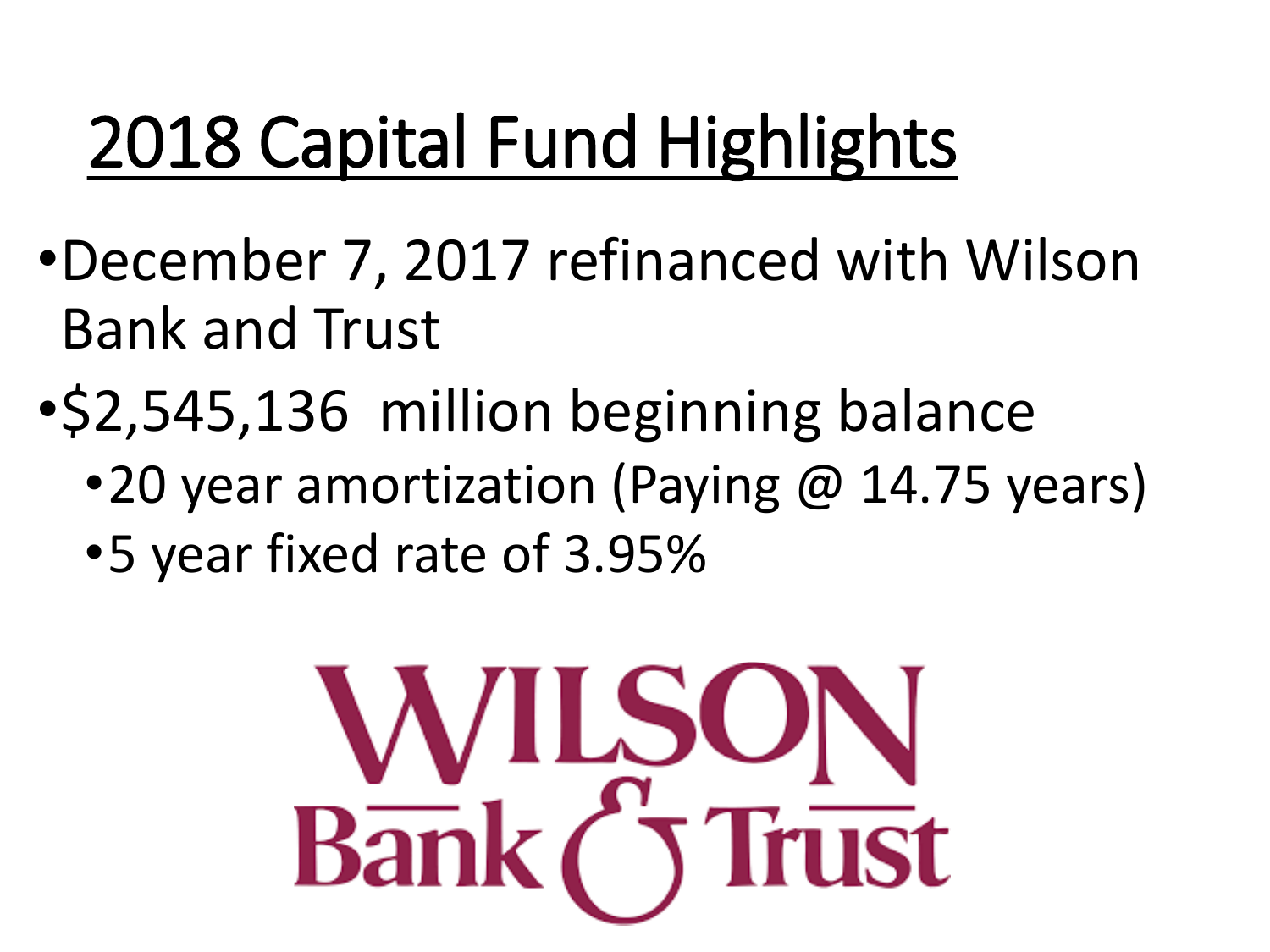#### 2018 Non-Budget Fund Giving

| <b>Memorials</b>                   | 68,291  |
|------------------------------------|---------|
| <b>Benevolence Fund</b>            | 11,882  |
| <b>Music Ministry</b>              | 31,849  |
| <b>UMCOR</b>                       | 3,370   |
| O.N.E.                             | 3,956   |
| <b>Altar Guild</b>                 | 4,959   |
| <b>Christmas Miracle</b>           | 20,694  |
| Africa University - Jason Kite     | 4,412   |
| Loving Our Neighbors (3)           | 16,648  |
| <b>Other Special Offerings</b>     | 15,799  |
| <b>Other Local Church Projects</b> | 102,327 |
| <b>Total</b>                       | 284,847 |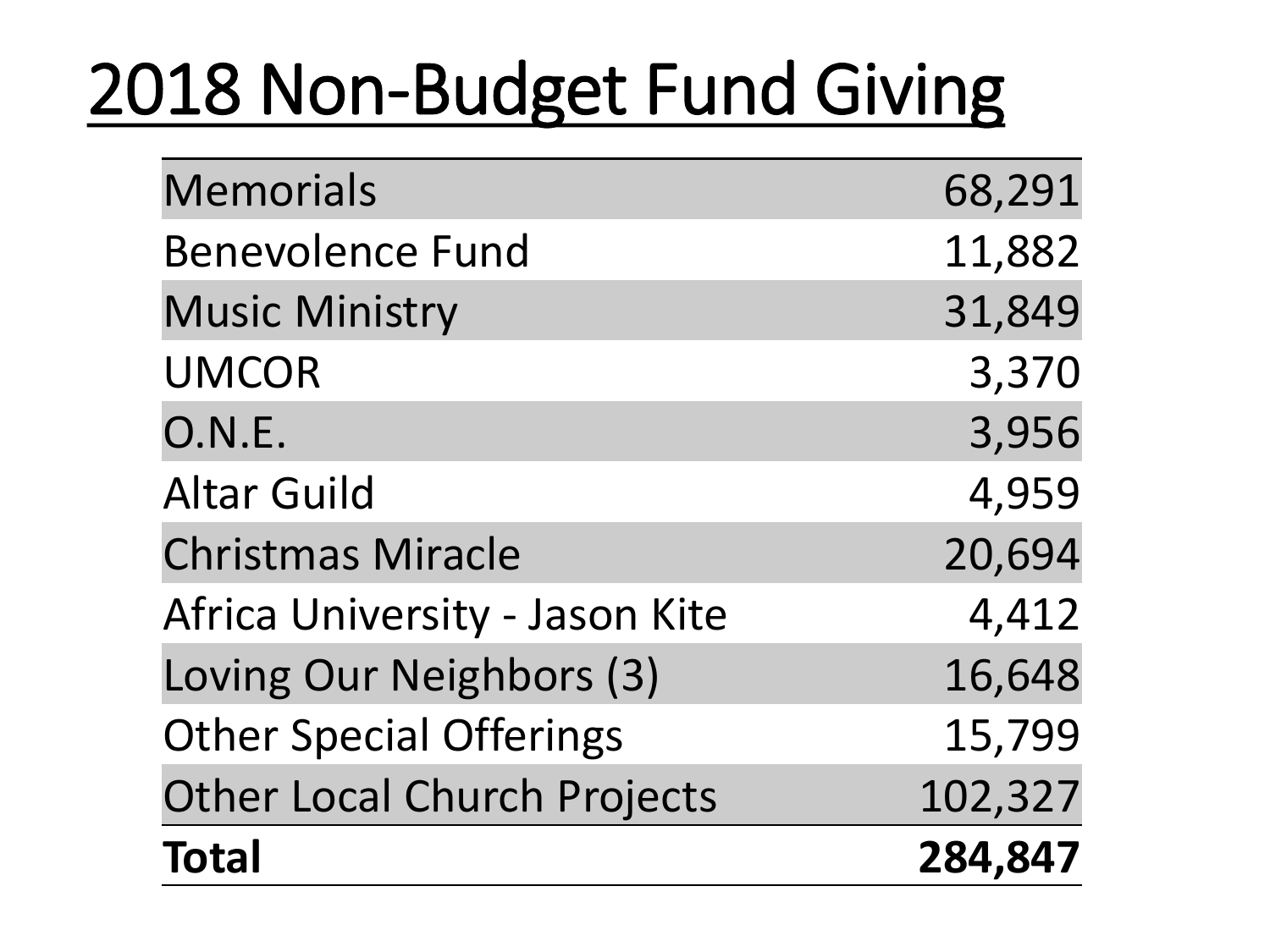#### 2018 Christmas Miracle Offering



Goal 20,000 Actual 20,638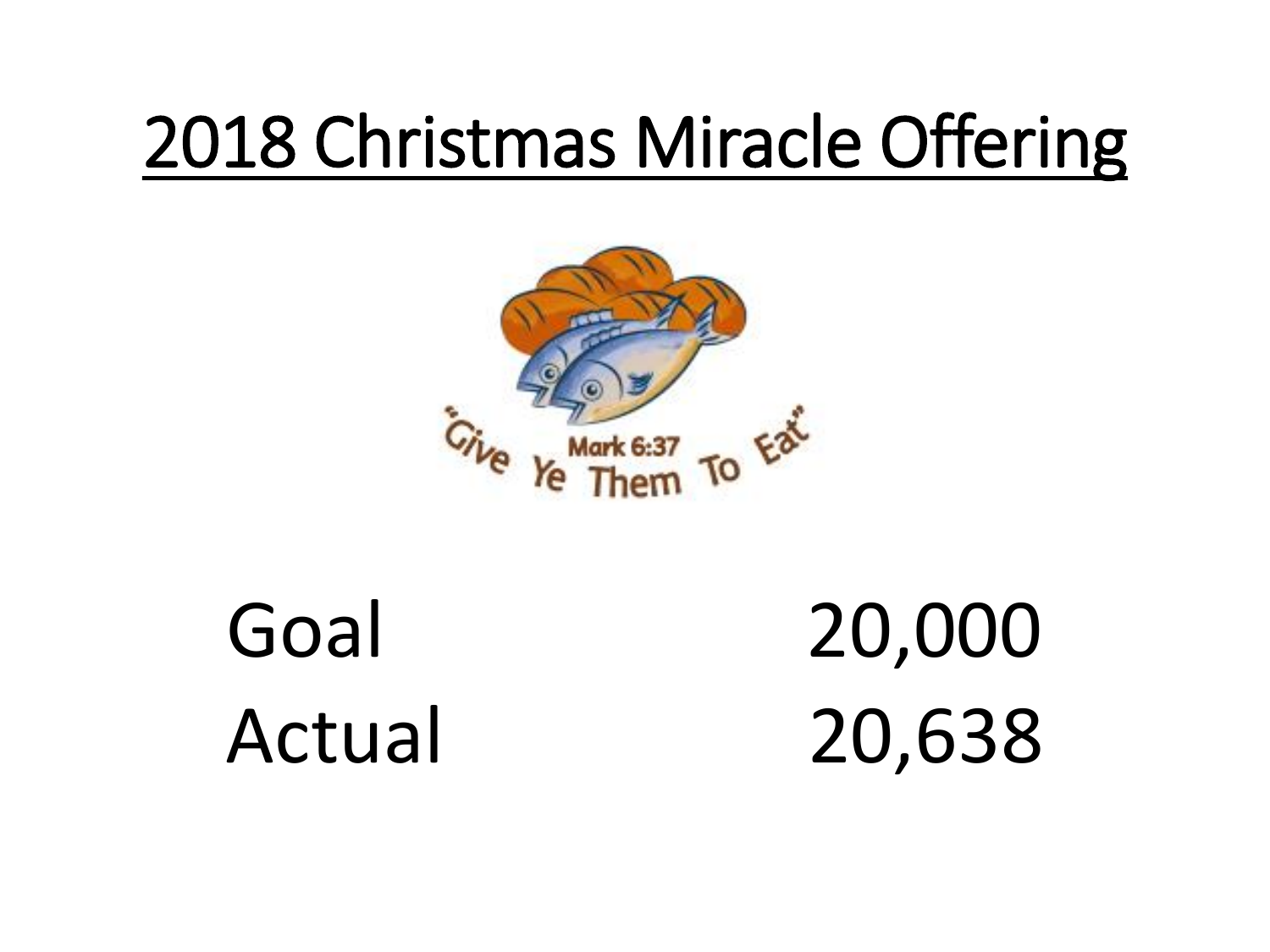#### 2018 Benevolence Fund

| 12/31/18 Balance     | 1,820     |
|----------------------|-----------|
| <b>Disbursements</b> | (12, 014) |
| Receipts             | 11,882    |
| $1/1/18$ Balance     | 1,953     |

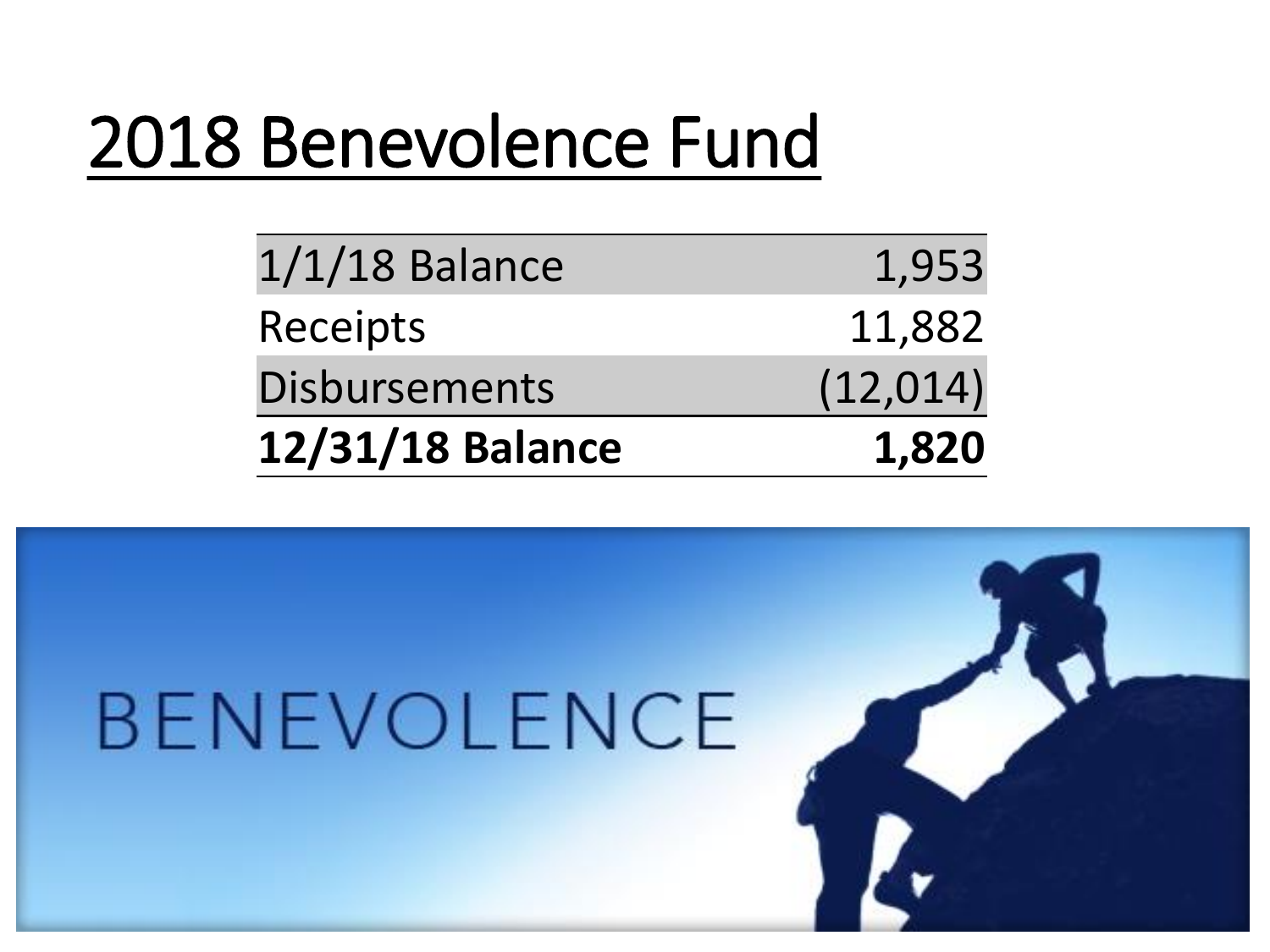### 2018 Weekday School Results

| Tuition                   |              | 863,550 |           |
|---------------------------|--------------|---------|-----------|
| Other Income              |              | 73,304  |           |
| <b>TOTAL INCOME</b>       |              |         | \$936,854 |
| Salaries, taxes, benefits | $\mathsf{S}$ | 789,707 |           |
| <b>Other Costs</b>        |              | 108,756 |           |
| <b>TOTAL EXPENSES</b>     |              |         | \$898,463 |
| <b>Operating Surplus</b>  |              |         | 38,390    |

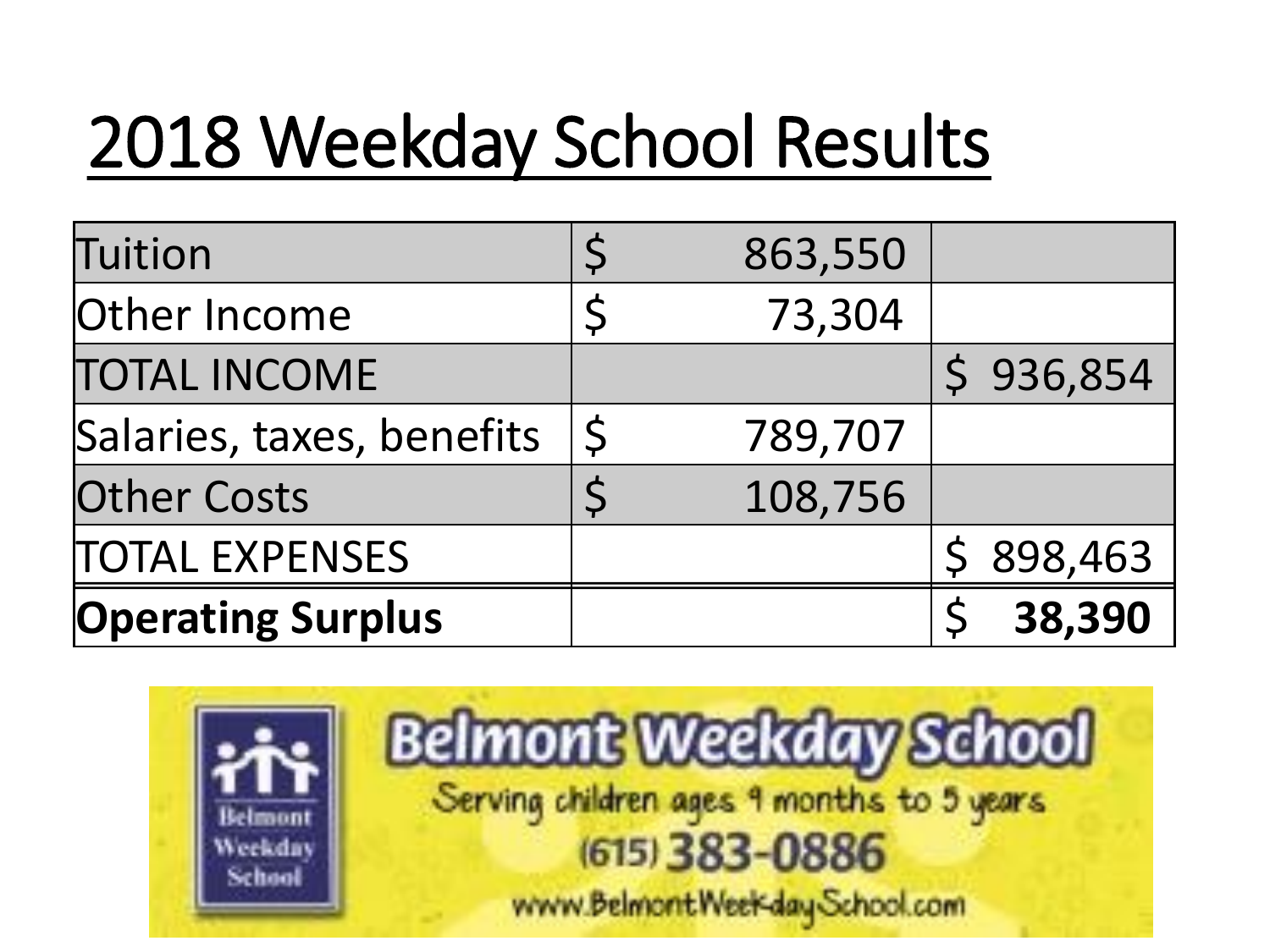#### 2018 Rental Property Fund Results

| <b>Surplus for 2018</b>   |         |         | Ś            | 3,958   |
|---------------------------|---------|---------|--------------|---------|
| <b>TOTAL EXPENSES</b>     |         |         | $\varsigma$  | 121,178 |
| <b>Surplus to Capital</b> | $\zeta$ | 115,000 |              |         |
| <b>Property Taxes</b>     |         | 6,178   |              |         |
| <b>TOTAL INCOME</b>       |         |         | $\mathsf{S}$ | 125,136 |
| Other Income              |         | 13      |              |         |
| <b>Rental Income</b>      |         | 125,123 |              |         |



**Closing Cash Balance: \$31,309**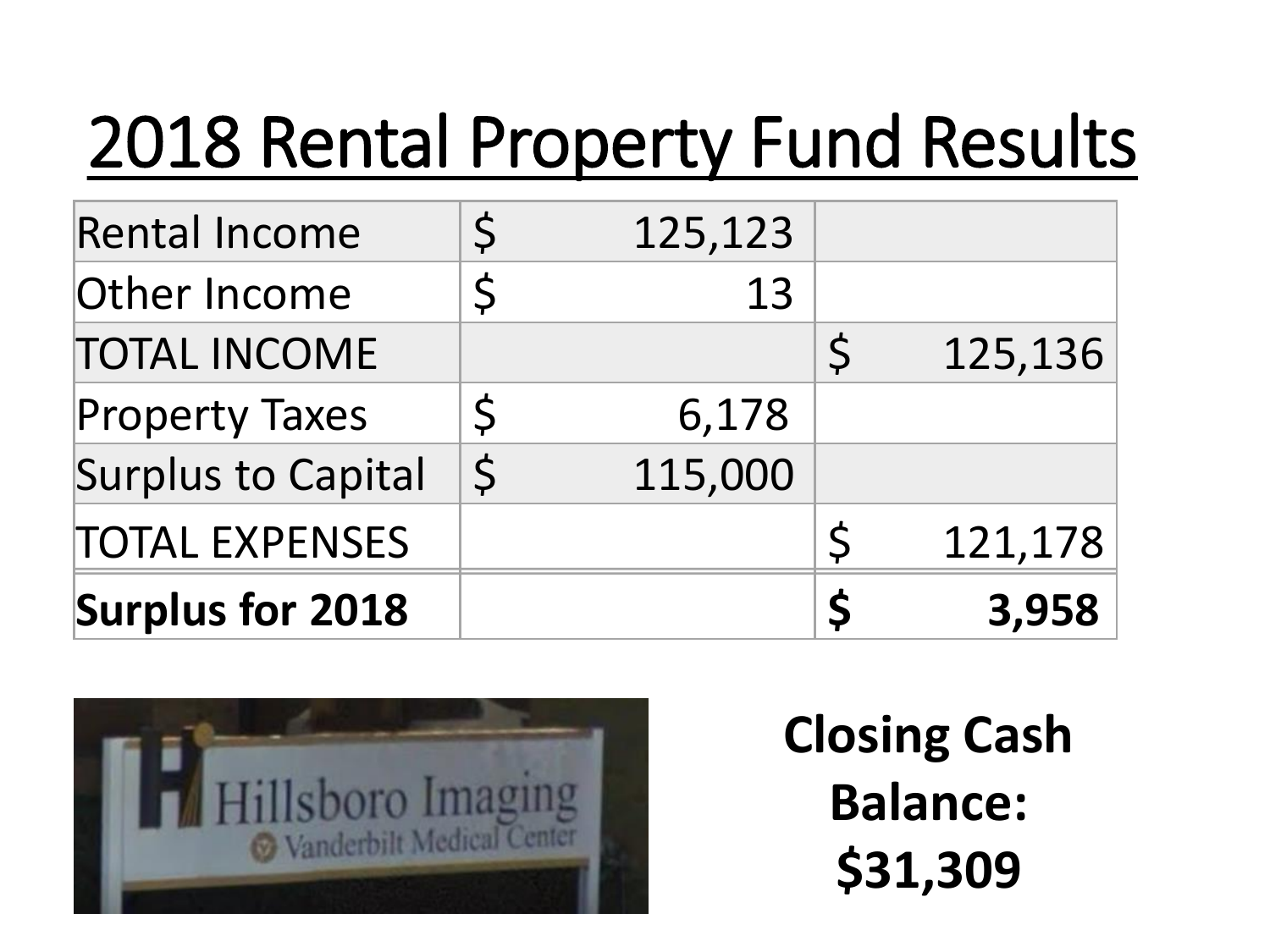## 2018 Operating Fund Highlights

|                            |              | <b>Exceeded/(Under)</b> |
|----------------------------|--------------|-------------------------|
| <b>Contributions</b>       | <b>Total</b> | <b>Budget</b>           |
| Pledges                    | 1,293,360    | (7, 703)                |
| <b>Loose Offering</b>      | 129,874      | (126)                   |
| Misc.                      | 15,868       | 2,368                   |
| <b>Total Contributions</b> | 1,439,102    | (5,461)                 |

Other Income: 89,453 Under Budget: (12,776)

#### **TOTAL INCOME 1,528,555 UNDER BUDGET (18,237)**

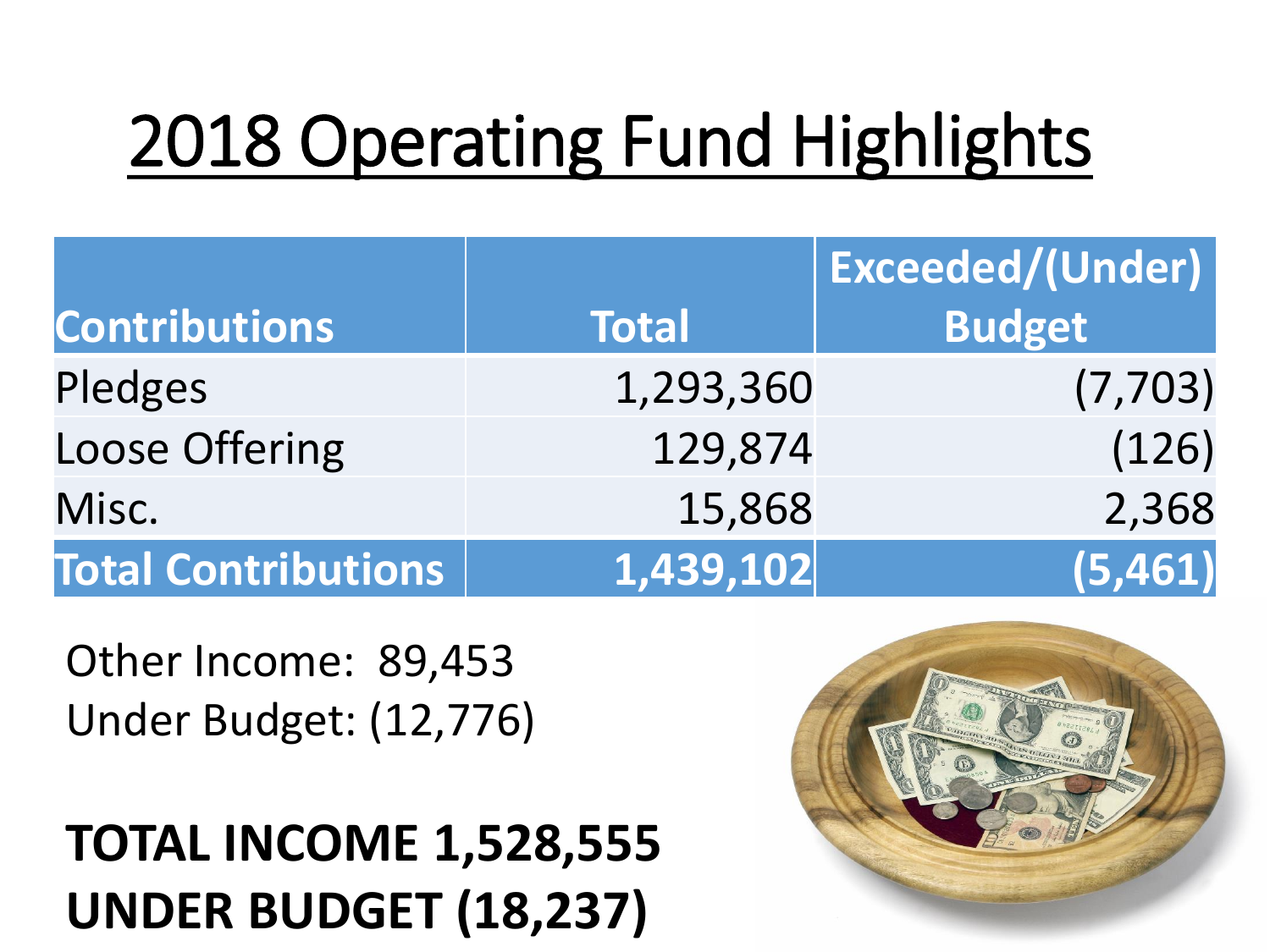#### 2018 Operating Fund Highlights

#### Total Expenses: 1,533,846 Under Budget: 13,867

|                         |               | Versus        |
|-------------------------|---------------|---------------|
| <b>EXPENSES</b>         | <b>Actual</b> | <b>Budget</b> |
| Properties              | 219,068       | (4, 742)      |
| Administration          | 33,718        | 1,718         |
| <b>Staff</b>            | 896,724       | (4, 327)      |
| <b>Ministry Council</b> | 100,297       | (9,703)       |
| Apportionments*         | 280,852       |               |
| Misc.                   | 3,187         | 3,187         |

\* Represents 100% of Conference Askings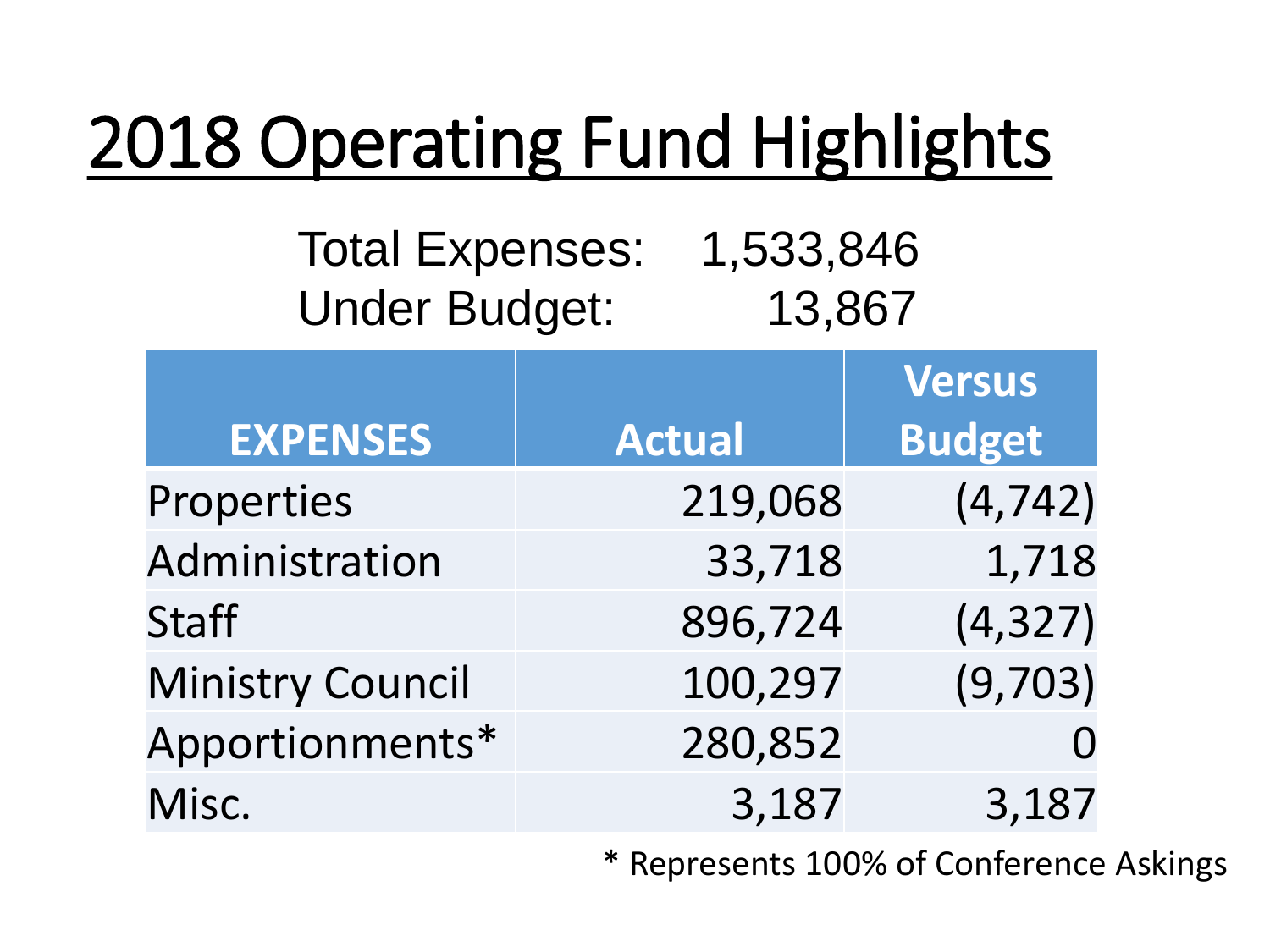#### 2018 Operating Fund Highlights

**BOTTOM LINE:**

## **Expenses exceeded Revenue (5,291)**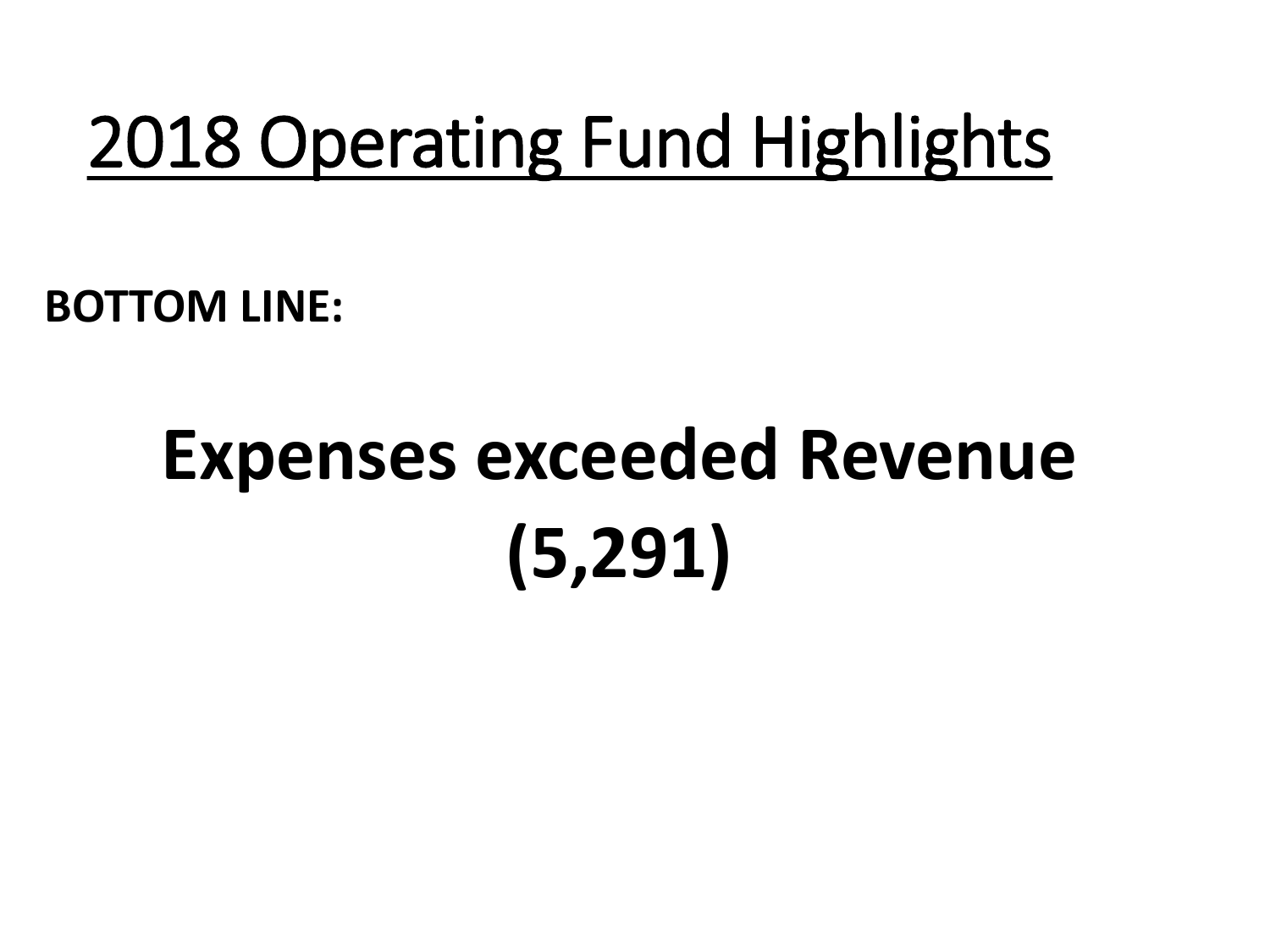#### 2018 Apportionment History

| Year          | <b>Amount Paid</b> | Percentage | <b>Shortfall</b> |
|---------------|--------------------|------------|------------------|
| 2004          | 220,521            | 100%       |                  |
| 2005          | 240,956            | 100%       |                  |
| 2006          | 250,985            | 100%       |                  |
| 2007          | 259,744            | 100%       |                  |
| 2008          | 259,316            | 100%       |                  |
| 2009          | 258,069            | 96.7%      | 8,891            |
| 2010          | 240,600            | 94.7%      | 13,465           |
| 2011          | 247,876            | 95.7%      | 11,272           |
| 2012          | 256,399            | 100%       |                  |
| 2013          | 254,789            | 100%       |                  |
| 2014          | 246,797            | 100%       |                  |
| 2015          | 228,685            | 100%       |                  |
| 2016          | 199,565            | 81.8%      | 44,323           |
| 2017          | 250,141            | 100%       |                  |
| 2018          | 280,852            | 100%       |                  |
| <b>TOTALS</b> | 3,695,295          | 97.9%      | 77,951           |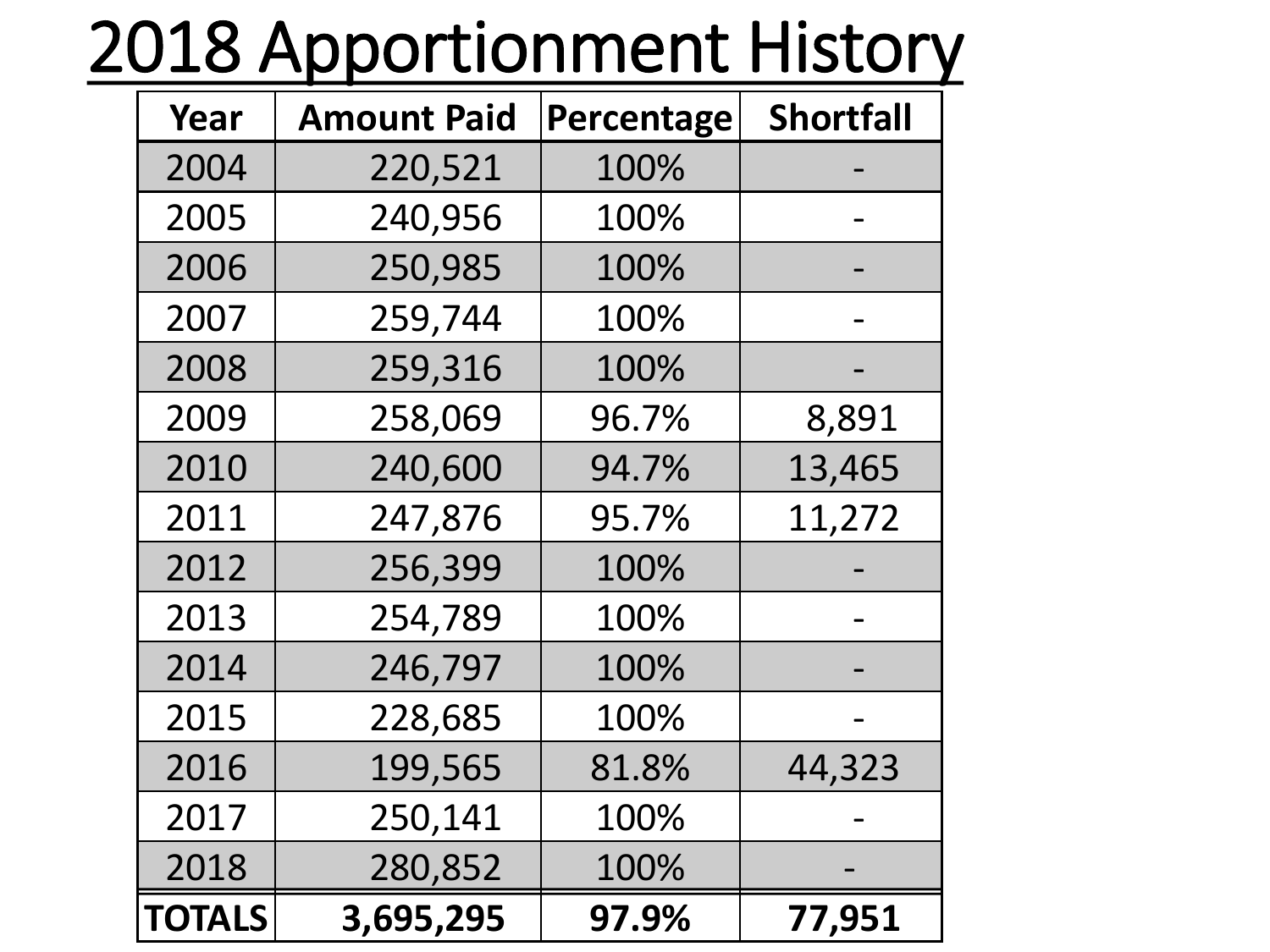# 2019 Operating Fund Campaign

as of January 24, 2019

| 281 Pledges         | S            | 1,297,571 |
|---------------------|--------------|-----------|
| <b>19 Decreases</b> | $\zeta$      | (15, 188) |
| 20 New Pledges      | $\mathsf{S}$ | 56,920    |
| 143 Increases       | $\zeta$      | 65,760    |
| 29 Lost Pledges     | $\zeta$      | (78, 755) |
| 99 Same as 2018     | $\zeta$      |           |
| 8 No Response       | $\zeta$      | (15, 270) |

| 2019 vs. 2018 Variance | \$13,467                  |
|------------------------|---------------------------|
| 2018 vs. 2017 Variance | $\frac{15}{5}$ 35,399     |
| 2017 vs. 2016 Variance | $\frac{\zeta(14,723)}{2}$ |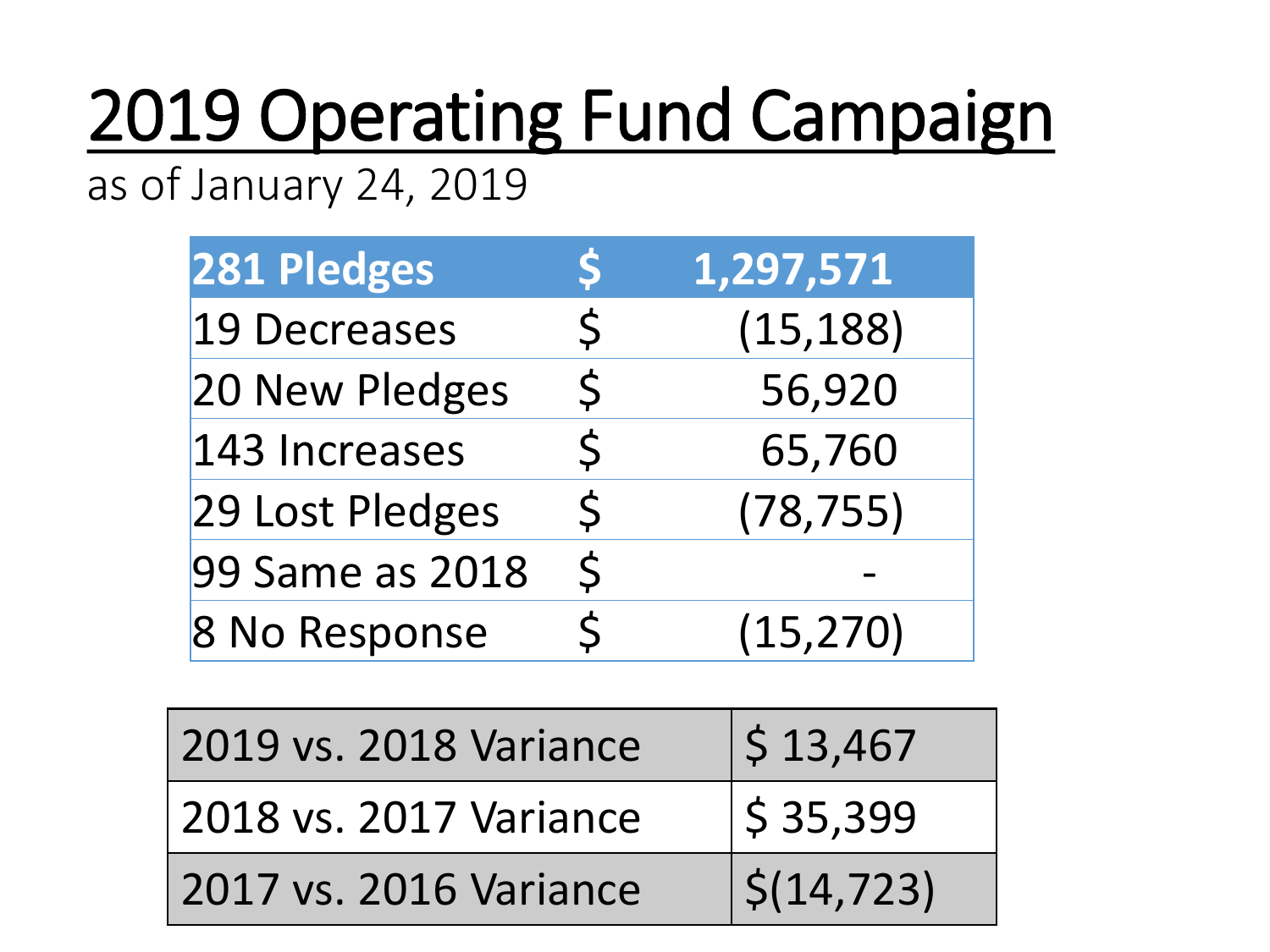#### 2019 Concerns

- Loss of giving due to Special General Conference action in February
- •Revival of Gifts that Change the World
- •Deferred Building Maintenance Needs Funding
- •Trust Fund Growth (Earnings & Corpus )
- •Loose Offering & Pledge Collection
- •Capital Campaign
- •Need for more resources to support staff and Children's Ministry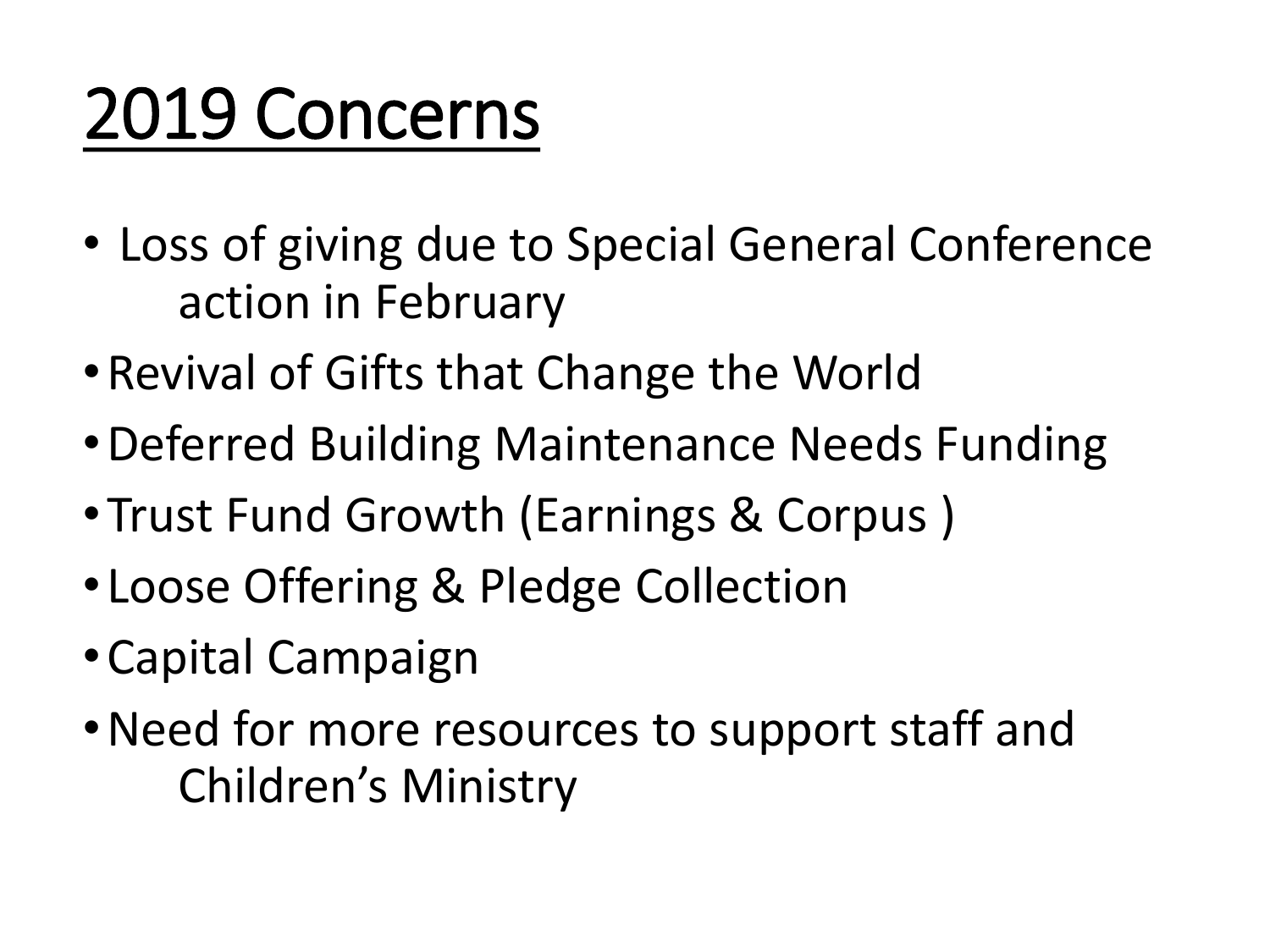### BUMC: Financial To Do's 2019

- Implement Finance Policies
- Reach new members and active non-givers
- Develop Finance Communication Plan
- Update Five year Finance Goals
- Collect operating Fund pledges
- Update Memorials Policy
- Quarterly Review of Six Funds: Operating, Capital, Rental, Trust Fund, WDS, & Non-Budget
- Implement new methods of Giving "Venmo"?
- "Audit" of Financials
- Zoom Meetings
- Pay 100% of Apportionments
- 2020 Operating Fund Campaign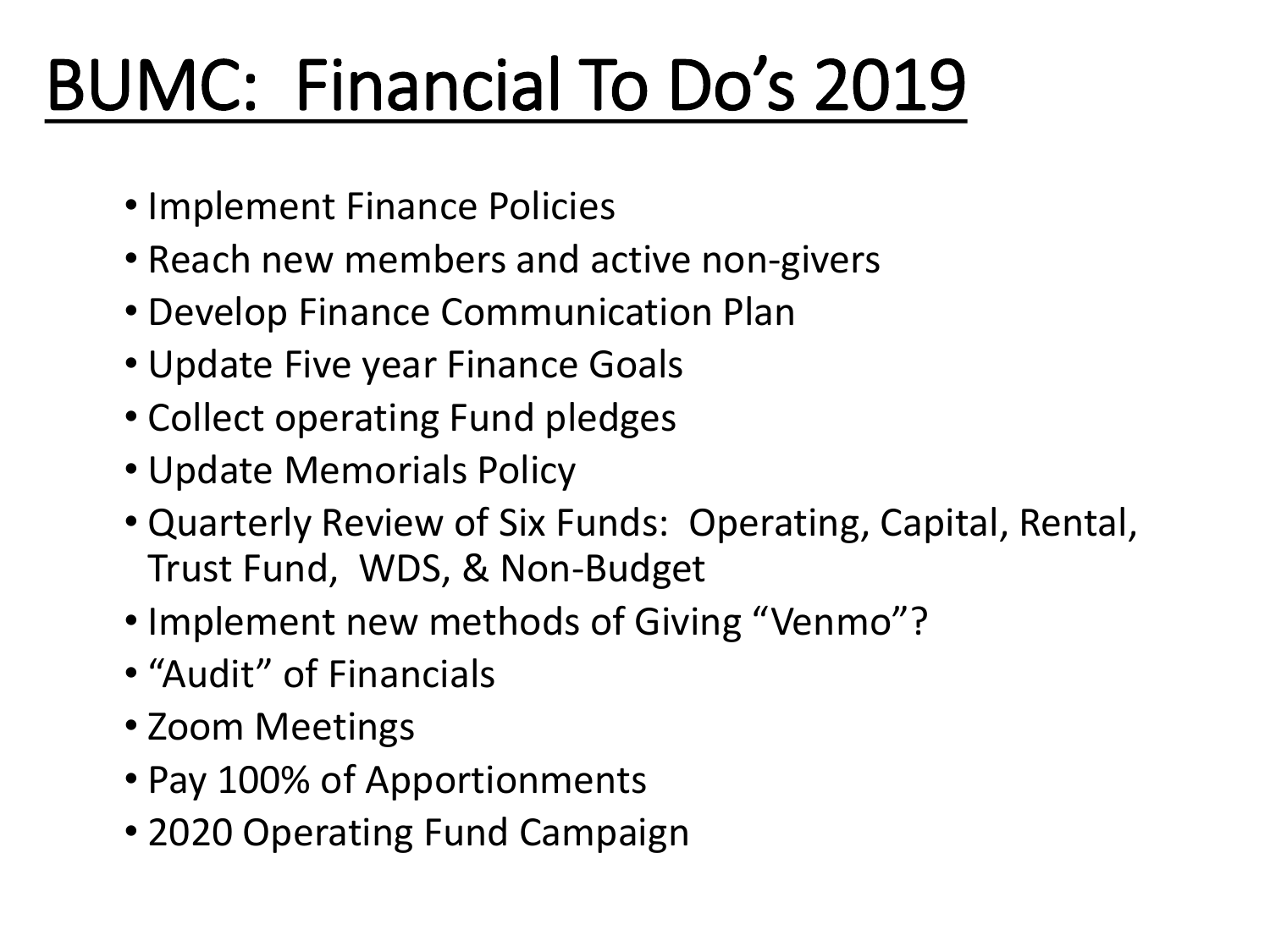#### 2019 Budget Process

| <b>Budget Area</b>     | <b>Responsiblilty</b> |
|------------------------|-----------------------|
| Staff                  | <b>Staff Parish</b>   |
| Administration         | <b>Susan Fagan</b>    |
| Property               | Steve/Susan           |
| Ministry Council       | MC & Jefferson        |
| Apportionment          | <b>TN Conference</b>  |
| <b>Weekday School</b>  | Jean/Laura/Nance      |
| <b>Rental Property</b> | John                  |
| Capital                | John/Mark/Susan       |